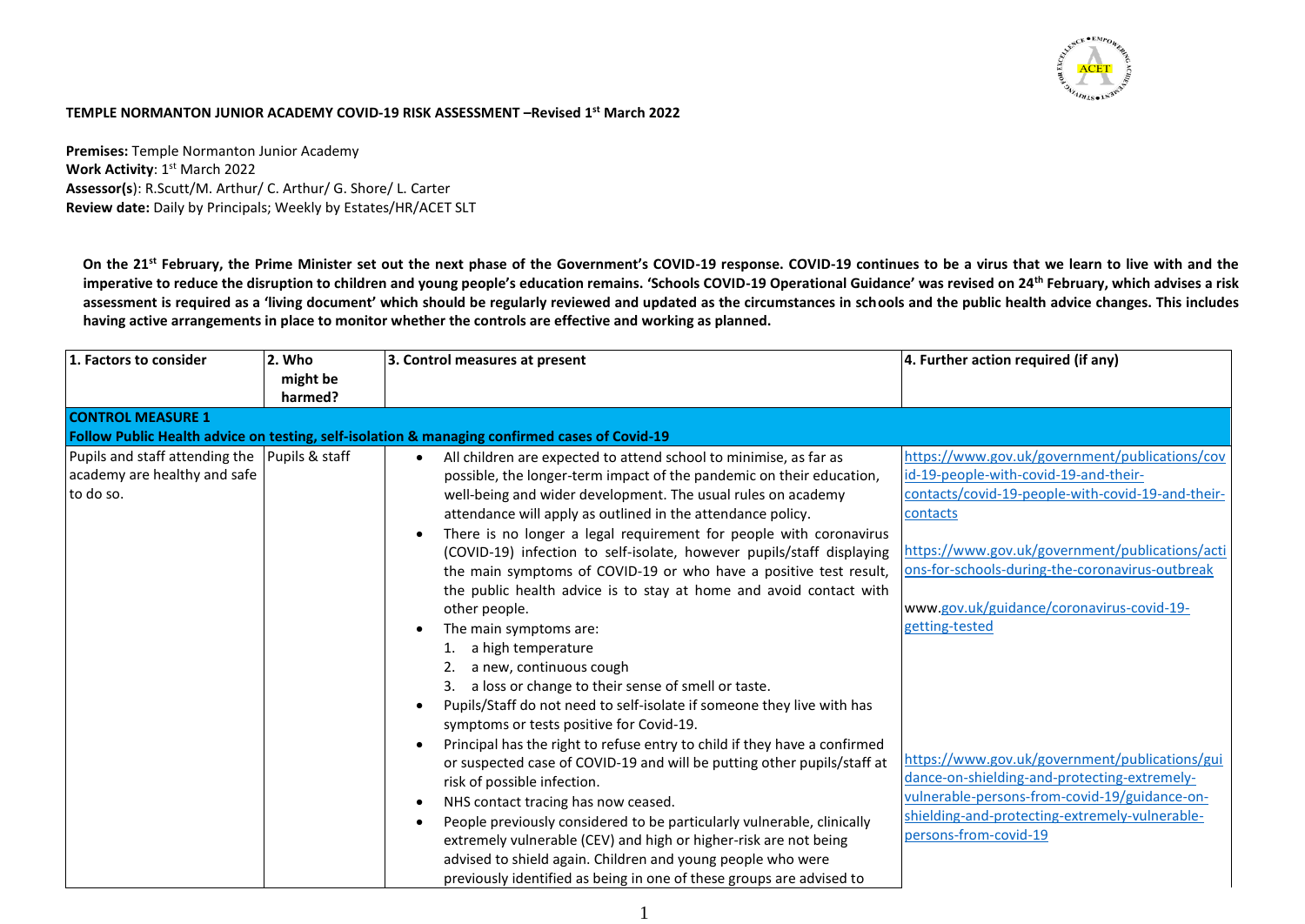

|                                                               |                | continue to follow national guidance.                                                                                                                                                                                                                                                                                                                                                                                                                                                                               |                                                                                                                                              |
|---------------------------------------------------------------|----------------|---------------------------------------------------------------------------------------------------------------------------------------------------------------------------------------------------------------------------------------------------------------------------------------------------------------------------------------------------------------------------------------------------------------------------------------------------------------------------------------------------------------------|----------------------------------------------------------------------------------------------------------------------------------------------|
| Child displaying Covid-19<br>symptoms awaiting<br>collection. | Pupils & staff | PPE (a disposable medical grade facemask, wipe-able face shield,<br>disposable apron, disposable vinyl gloves) should be worn by the<br>member of staff caring for the child. Staff to alleviate any worries/fears<br>a child may have about staff wearing PPE.                                                                                                                                                                                                                                                     | https://www.gov.uk/government/collections/coro<br>navirus-covid-19-personal-protective-equipment-<br>ppe                                     |
| Child with positive case                                      | <b>Pupils</b>  | Children and young people with COVID-19 should not attend their<br>education setting while they are infectious. They should take an LFD<br>test from 5 days after their symptoms started (or the day their test was<br>taken if they did not have symptoms) followed by another one the next contacts<br>day. If both these tests results are negative, they should return to their<br>educational setting if they normally attend one, as long as they feel well<br>enough to do so and do not have a temperature. | https://www.gov.uk/government/publications/cov<br>id-19-people-with-covid-19-and-their-<br>contacts/covid-19-people-with-covid-19-and-their- |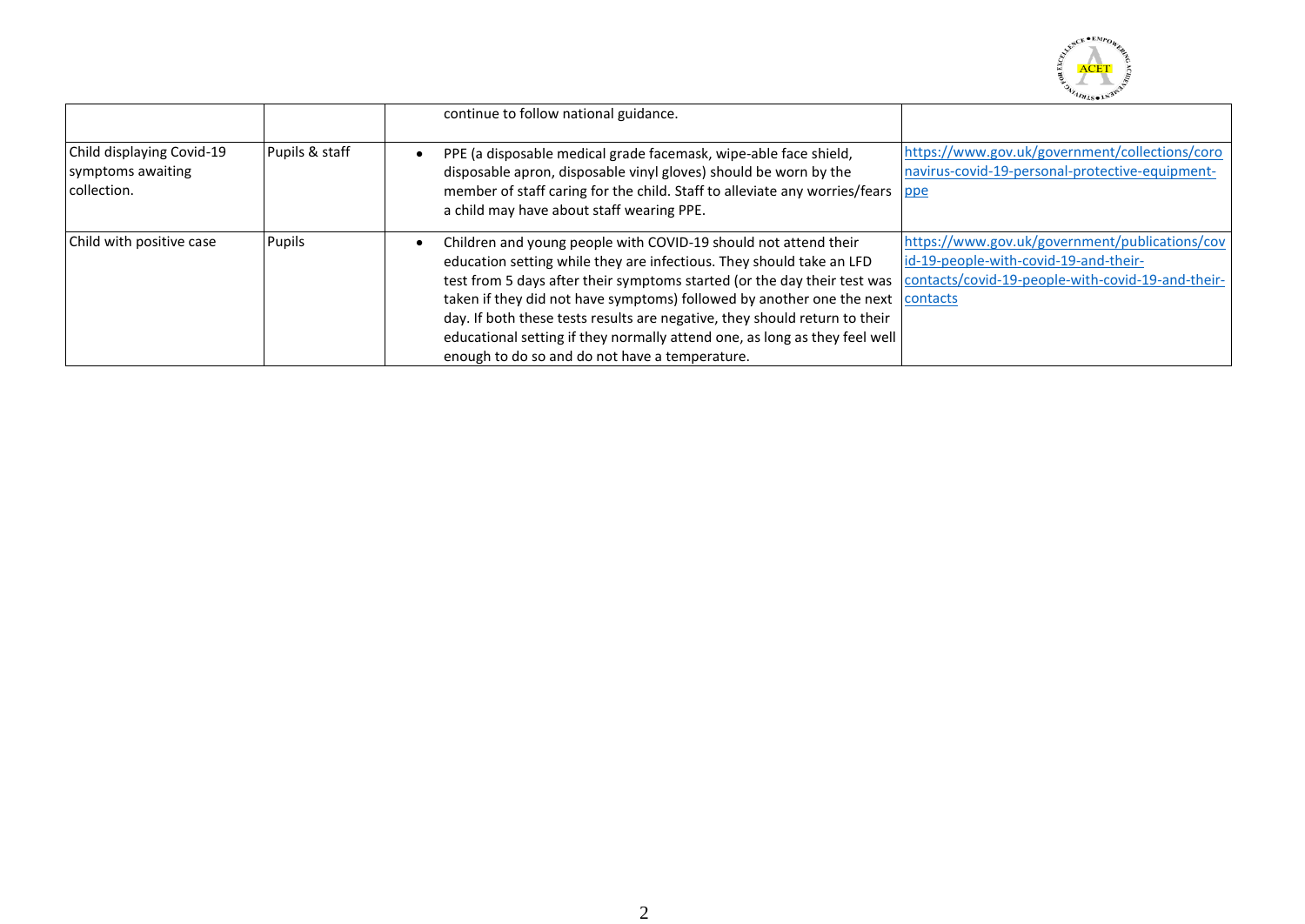

| Access to COVID-19 testing                                          | Pupils & staff | Anyone can get a LFD test if they are displaying symptoms.<br>$\bullet$<br>Staff displaying symptoms or otherwise need to take a LFD test.<br>Principals to provide emergency test kit if parent/carers are unable<br>to obtain a testing kit for a child displaying symptoms.<br>Principal to ensure staff/parents/carers inform them immediately<br>$\bullet$<br>of the results of a test.<br>Principal to arrange daily submissions and inform Estates Team if<br>$\bullet$<br>the number of COVID cases reaches 5% of school PAN. They will<br>then support with contacting the Local Health Protection Team.<br>Staff/pupils who have two consecutive negative tests can return to the<br>academy providing they feel well.                                                                                                                                                                                                                                                     | https://www.gov.uk/government/publications/acti<br>ons-for-schools-during-the-coronavirus-outbreak<br>Contacts: PHE health protection teams - GOV.UK<br>https://www.nhs.uk/conditions/coronavirus-covid-<br>19/testing-and-tracing/what-your-test-result-<br>means/                                                                                                                                                                                                                                                             |
|---------------------------------------------------------------------|----------------|--------------------------------------------------------------------------------------------------------------------------------------------------------------------------------------------------------------------------------------------------------------------------------------------------------------------------------------------------------------------------------------------------------------------------------------------------------------------------------------------------------------------------------------------------------------------------------------------------------------------------------------------------------------------------------------------------------------------------------------------------------------------------------------------------------------------------------------------------------------------------------------------------------------------------------------------------------------------------------------|---------------------------------------------------------------------------------------------------------------------------------------------------------------------------------------------------------------------------------------------------------------------------------------------------------------------------------------------------------------------------------------------------------------------------------------------------------------------------------------------------------------------------------|
| Staff travel to work.                                               | Pupils & staff | Where public transport is an essential use, staff advised to wear a face<br>covering.                                                                                                                                                                                                                                                                                                                                                                                                                                                                                                                                                                                                                                                                                                                                                                                                                                                                                                | Coronavirus (COVID-19): safer travel guidance for<br>passengers - GOV.UK                                                                                                                                                                                                                                                                                                                                                                                                                                                        |
| Pupil/staff have recently<br>travelled outside of the UK.           | Pupils & staff | Any pupils or staff who have recently travelled outside of the UK should<br>$\bullet$<br>check the most recent update of the red/amber/green list rules to find<br>out what they need to do when they arrive back in England.                                                                                                                                                                                                                                                                                                                                                                                                                                                                                                                                                                                                                                                                                                                                                        | Check the red, amber, green list rules                                                                                                                                                                                                                                                                                                                                                                                                                                                                                          |
| <b>CONTROL MEASURE 2</b><br><b>Ensure Good Hygiene for Everyone</b> |                |                                                                                                                                                                                                                                                                                                                                                                                                                                                                                                                                                                                                                                                                                                                                                                                                                                                                                                                                                                                      |                                                                                                                                                                                                                                                                                                                                                                                                                                                                                                                                 |
| Academy environment to be<br>clean and hygienic.                    | Pupils & staff | Pupils to be reminded daily about the importance of good hand hygiene<br>- especially washing hands for at least 20 seconds.<br>Children who have difficulty cleaning their hands independently to be<br>$\bullet$<br>identified and receive additional support, including pupils identified<br>with complex SEND.<br>Pupils encouraged to use tissues or elbow to cough or sneeze and use<br>$\bullet$<br>bins for tissue waste ('catch it, bin it, kill it').<br>Teachers to encourage children to learn and practise hand washing<br>$\bullet$<br>routines (linked to COVID-19 guidance) through games and songs.<br>Signage for visual prompts and reminders in pupil toilet areas.<br>$\bullet$<br>Teachers/Staff to use and share resources on e-bug and PHE to educate<br>$\bullet$<br>pupils about hygiene and safety during the pandemic linked to learning<br>within the wider curriculum.<br>Staff are not permitted to bring in their own personal cleaning<br>products. | All staff to follow the 'COVID-19: Cleaning<br>of Non-Healthcare Settings' guidance<br>Principal/ premises manager to inform<br>their academy Estates Lead when hand<br>washing products are running low.<br>Soap dispensers and hand towels within<br>toilet areas are fully stocked at the start<br>of each day. Cleaner to regularly check<br>stocks throughout the day.<br>www.e-bug.eu/<br>https://campaignresources.phe.gov.uk/<br>schools<br>Safe working in education, childcare and<br>children's social care - GOV.UK |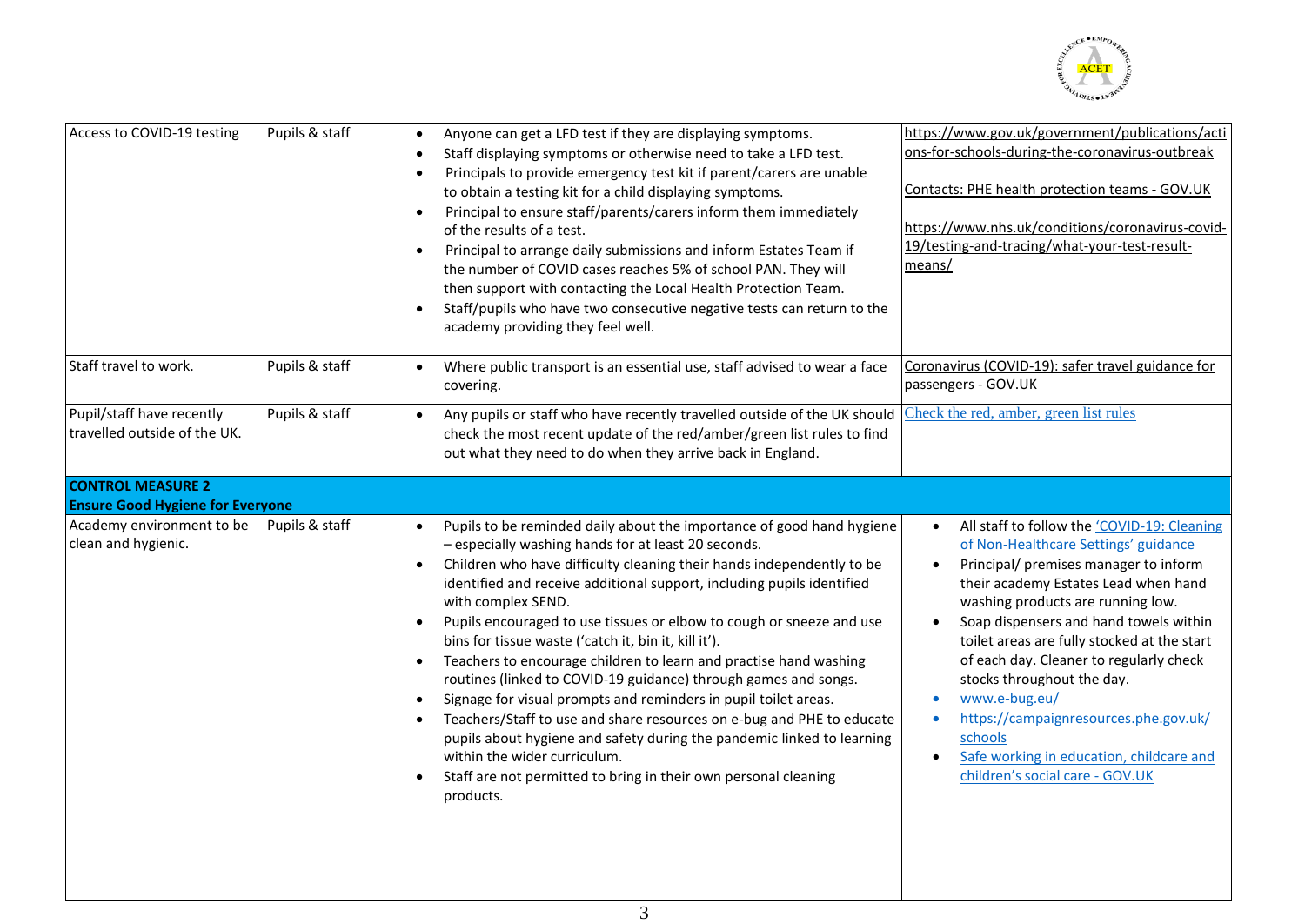

| <b>CONTROL MEASURE 3</b>                     |                     |                                                                                                                                                                                                                                                                                               |                                                                                                    |  |
|----------------------------------------------|---------------------|-----------------------------------------------------------------------------------------------------------------------------------------------------------------------------------------------------------------------------------------------------------------------------------------------|----------------------------------------------------------------------------------------------------|--|
| <b>Maintain Appropriate Cleaning Regimes</b> |                     |                                                                                                                                                                                                                                                                                               |                                                                                                    |  |
| Appropriate cleaning regime<br>maintained.   | Pupils & staff      | Appropriate cleaning regime in place which ensures all frequently<br>touched surfaces are cleaned twice daily.<br>Any absence of cleaning staff to be reported to the Estates Manager<br>$\epsilon$<br>and cover arranged to ensure the daily cleaning regime is maintained.                  | https://www.gov.uk/government/publications/acti<br>ons-for-schools-during-the-coronavirus-outbreak |  |
| <b>CONTROL MEASURE 4</b>                     |                     |                                                                                                                                                                                                                                                                                               |                                                                                                    |  |
| <b>Keep Occupied Spaces Well-Ventilated</b>  |                     |                                                                                                                                                                                                                                                                                               |                                                                                                    |  |
| All areas are well-ventilated.               | Pupils & staff      | Ensure windows are open in the classroom during the day to aid good<br>ventilation.<br>Staff should ensure outdoor weather conditions are considered when<br>deciding how many/ how wide to open windows in order that<br>conditions within classroom environments are reasonable to work in. | https://www.gov.uk/government/publications/acti<br>ons-for-schools-during-the-coronavirus-outbreak |  |
| <b>Social Distancing</b>                     |                     |                                                                                                                                                                                                                                                                                               |                                                                                                    |  |
|                                              | Pupils/staff/visito | Pupils/Staff are no longer required to maintain social distancing.<br>All activities including assemblies/visits can be reintroduced.<br>Visitors are allowed on site and inside the premises without wearing<br>face coverings.                                                              |                                                                                                    |  |
| <b>Personal Protective Equipment</b>         |                     |                                                                                                                                                                                                                                                                                               |                                                                                                    |  |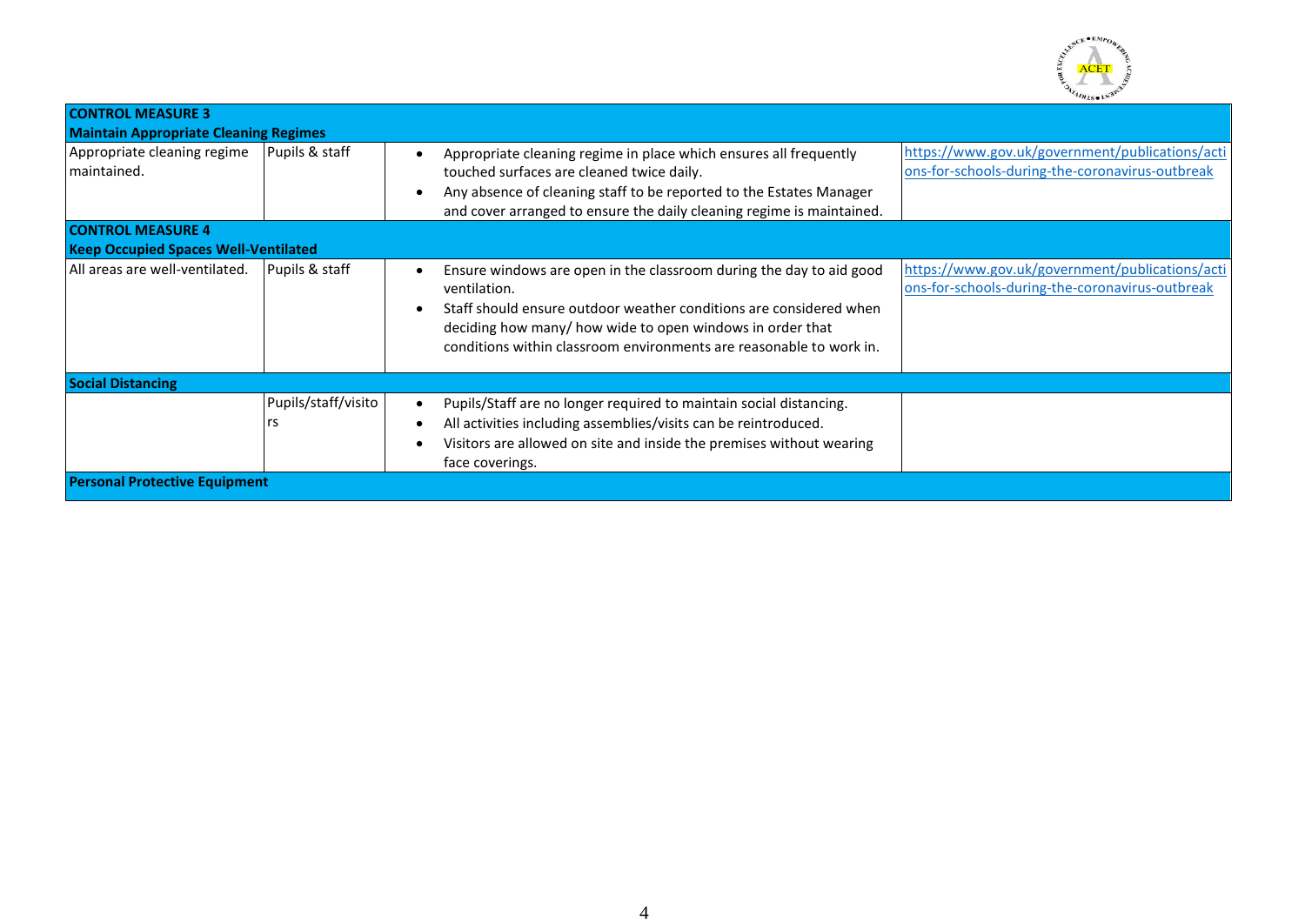

|                                                                                                              |                |                                                                                                                                                                                                                                                                                                                                                                                                                                                                                                                                                                                                                                                                                                                                              | 49780T                                                                                                                                                                                                                                                                                                                                                                                                                                                                                       |
|--------------------------------------------------------------------------------------------------------------|----------------|----------------------------------------------------------------------------------------------------------------------------------------------------------------------------------------------------------------------------------------------------------------------------------------------------------------------------------------------------------------------------------------------------------------------------------------------------------------------------------------------------------------------------------------------------------------------------------------------------------------------------------------------------------------------------------------------------------------------------------------------|----------------------------------------------------------------------------------------------------------------------------------------------------------------------------------------------------------------------------------------------------------------------------------------------------------------------------------------------------------------------------------------------------------------------------------------------------------------------------------------------|
| Close physical/intimate<br>contact is required between<br>pupil/staff where pupil is<br>displaying symptoms. |                | Staff fully adhere to hand and respiratory hygiene protocols.<br>$\bullet$<br>PPE required - disposable gloves, disposable apron, sessional surgical<br>facemask (include eye protection if pupil is coughing or sneezing) to be<br>worn.<br>'Donning and doffing' according to standard protocols (see Public<br>Health England guidance) - staff will follow this guidance.<br>Disposing of clinical waste appropriately. Should any waste be from an<br>$\bullet$<br>individual suspected of having COVID-19 symptoms inform the Estates<br>Team immediately and;<br>1) Put the waste in a plastic rubbish bag which should be tied when full.<br>2) The plastic bag should then be placed in a second bag and tied.                      | See guidance at<br>'Guide to Donning and Doffing Standard<br>PPE' to be shared with all staff using PPE.<br>Anyone who is symptomatic should not<br>be in a childcare or school setting.<br>However if required to undertake<br>intimate care with a child or young person<br>then category 3 PPE will apply e.g. If a<br>child requires intimate care when<br>administering first aid as a result of<br>serious injury. If that child were coughing<br>or spitting, this should include eye |
|                                                                                                              |                | 3) It should be put in a suitable and secure place and marked for<br>storage until the individual's test results are known.<br>Waste will be stored safely and kept away from children. Waste should<br>not be put in communal waste areas until negative test results are<br>known or the waste has been stored for at least 72 hours.<br>-If the individual tests negative, this can be put in with the normal<br>waste.<br>-If the individual tests positive, then store it for at least 72 hours and<br>put in with normal waste.<br>If storage of waste for 72 hours is not possible, premises staff should<br>liaise with the Estates Team for further guidance relating to arranging a<br>collection for Category B infectious waste. | protection.                                                                                                                                                                                                                                                                                                                                                                                                                                                                                  |
| Caretakers and cleaners<br>undertaking cleaning duties.                                                      | Pupils & staff | Government guidance will be followed in relation to cleaning and<br>$\bullet$<br>disposal of PPE.<br>If there is a confirmed case of COVID-19 and there is a risk the<br>$\bullet$<br>individual has left a splash of bodily fluids, cleaning staff to follow<br>government guidance.                                                                                                                                                                                                                                                                                                                                                                                                                                                        | Mask/visor not required if someone with<br>COVID-19 has passed through if there is<br>no risk of splash of bodily fluids. Area can<br>be cleaned immediately if there is no risk<br>of bodily fluids having been splashed<br>See guidance at<br>https://www.gov.uk/government/publica<br>tions/covid-19-decontamination-in-non-<br>healthcare-settings/covid-19-<br>decontamination-in-non-healthcare-<br>settings<br>'COVID-19: Cleaning of Non-Healthcare<br>Settings' guidance            |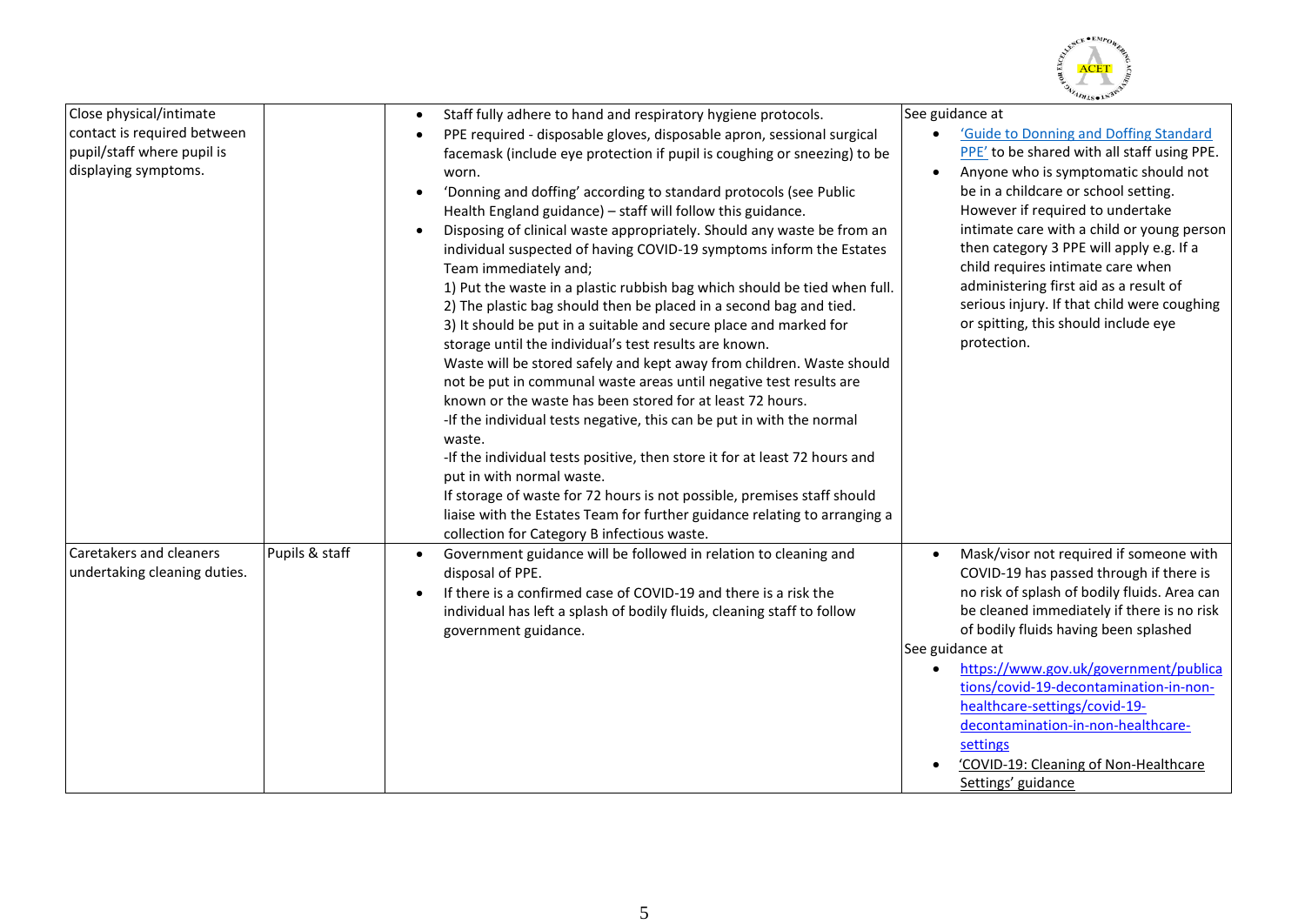

| Adequate provision & storage   Pupils & staff<br>of PPE.                                                                                               |                | Principals will liaise with the Estates Team in order to organise provision<br>of PPE.<br>PPE to be stored with First Aid equipment. The Principal should take<br>responsibility for a weekly stock-take.<br>Single-use face masks to be disposed of after each use.<br>Safety goggles to be disinfected after each use.<br>Aprons/gloves to be disposed of with medical waste.                                                                                                                                                                                                                                                                                                                                                                                                                                  |
|--------------------------------------------------------------------------------------------------------------------------------------------------------|----------------|------------------------------------------------------------------------------------------------------------------------------------------------------------------------------------------------------------------------------------------------------------------------------------------------------------------------------------------------------------------------------------------------------------------------------------------------------------------------------------------------------------------------------------------------------------------------------------------------------------------------------------------------------------------------------------------------------------------------------------------------------------------------------------------------------------------|
| <b>Curriculum Activities</b>                                                                                                                           |                |                                                                                                                                                                                                                                                                                                                                                                                                                                                                                                                                                                                                                                                                                                                                                                                                                  |
|                                                                                                                                                        |                |                                                                                                                                                                                                                                                                                                                                                                                                                                                                                                                                                                                                                                                                                                                                                                                                                  |
| Academy fully compliant with<br>health & safety<br>considerations, including<br>pupil/student: adult ratios.                                           |                | High rates of COVID-19 may cause difficulties with the availability of<br>staff. The priority is to keep the academy open and children and young<br>people continuing face-to-face education. Where workforce issues<br>arise, the principal will use existing teaching, temporary and support<br>staff more flexibly where required to ensure the academy remains<br>open, whilst ensuring that appropriate support remains in place for<br>pupils with SEND.<br>Where staff absence levels and lack of available supply cover<br>$\bullet$<br>compromise the health and safety of pupils/students/staff, the<br>principal may take the decision to close the academy to a class/year<br>group, providing education through remote learning. This will be as a<br>last resort and in consultation with the CEO. |
| <b>Educational visits</b>                                                                                                                              | Pupils & Staff | All events to be re-introduced.<br>$\bullet$                                                                                                                                                                                                                                                                                                                                                                                                                                                                                                                                                                                                                                                                                                                                                                     |
| Pastoral support for pupils<br>and staff on return to school /<br>setting regarding<br>bereavement / loss / trauma<br>and impact of the new<br>normal. | Pupils & staff | https://www.gov.uk/government/news/extra-<br>Academy leaders to ensure all staff and pupils understand that some<br>mental-health-support-for-pupils-and-teachers<br>measures remain in place to protect them.<br>Academy leaders to ensure staff and pupils are aware of the additional<br>٠<br>mental health support available to them.                                                                                                                                                                                                                                                                                                                                                                                                                                                                        |
| <b>Remote Learning</b>                                                                                                                                 | Pupils & staff | https://www.gov.uk/guidance/get-help-with-<br>Remote learning will be provided for pupils who are isolating and pupils<br>$\bullet$<br>technology-for-remote-education<br>deemed well enough to learn who have tested positive for COVID-19.<br>Pupils without access to an IT device at home will be able to loan a<br>$\bullet$<br>device for the duration of their isolation period.<br>Where staff absence levels and lack of available supply cover<br>$\bullet$<br>compromises the health and safety of pupils/students/staff, the<br>Principal may take the decision to close the academy to a class/year<br>group, providing education through remote learning. This will be as a<br>last resort and in consultation with the CEO.                                                                       |